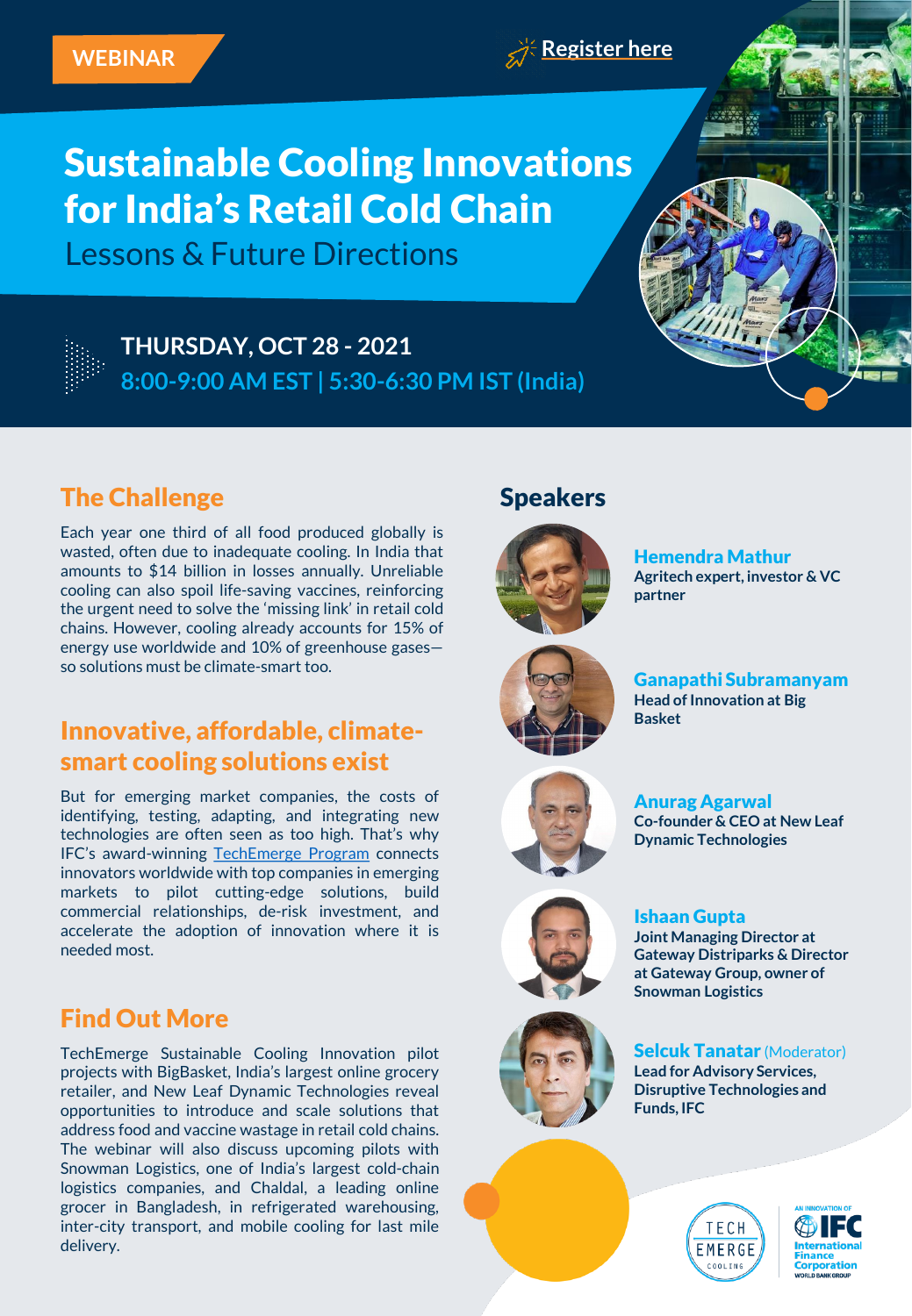Lessons & Future Directions

| ċ | ۰ |            |   |             |                      |               |
|---|---|------------|---|-------------|----------------------|---------------|
|   |   |            |   |             |                      |               |
|   |   |            |   |             |                      |               |
|   |   |            |   |             |                      |               |
|   |   |            |   |             |                      |               |
|   |   |            |   |             |                      |               |
|   |   |            |   |             |                      |               |
|   |   |            |   |             |                      |               |
|   |   |            |   |             |                      |               |
|   |   |            |   |             |                      |               |
|   |   |            |   | :<br>:<br>: | $\ddot{\phantom{a}}$ | $\frac{1}{2}$ |
|   |   |            |   |             |                      |               |
|   |   |            |   |             |                      |               |
|   |   |            |   |             |                      |               |
|   |   | . <i>.</i> | . |             |                      |               |
|   |   |            |   |             |                      |               |
|   |   |            |   |             |                      |               |
|   |   |            |   |             |                      |               |
|   |   |            |   |             |                      |               |
|   |   |            |   |             |                      |               |
|   |   |            |   |             |                      |               |
|   |   |            |   |             |                      |               |
|   |   |            |   |             |                      |               |

**THURSDAY, OCT 28 – 2021 8:00-9:00 AM EST | 5:30-6:30 PM IST (India) AGENDA**

#### Introduction

TechEmerge program goals and objectives with a focus on the retail cold chain.

#### Market context and overview

Current state of play and key levers required to catalyze the adoption of cold chain innovations throughout India's agricultural and food ecosystem.

#### An Adopter Perspective

Cooling challenges along the retail cold chain and BigBasket's approach to innovation; key lessons from pilots and perspectives on wider adoption.

#### An Innovator Perspective

Opportunities vs. constraints; key lessons from the TechEmerge pilot project and perspectives for replication and scaling in similar contexts.

#### An Adopter Perspective

Demand for more sustainable cooling solutions: anticipated growth across sectors, including in pharma, and the relevance of solutions that TechEmerge helps to surface.

#### Panel discussion and Q&A from the audience Moderated by Selcuk Tanatar

Selcuk Tanatar Lead for Advisory Services, Disruptive Technologies and Funds, IFC

Hemendra Mathur Agritech expert, investor & VC partner

Ganapathi Subramanyam Head of Innovation at Big Basket

Anurag Agarwal Co-founder & CEO at New Leaf Dynamic **Technologies** 

#### Ishaan Gupta

Joint Managing Director at Gateway Distriparks & Director at Gateway Group, owner of Snowman Logistics

Lead for Advisory Services, Disruptive Technologies and Funds, IFC





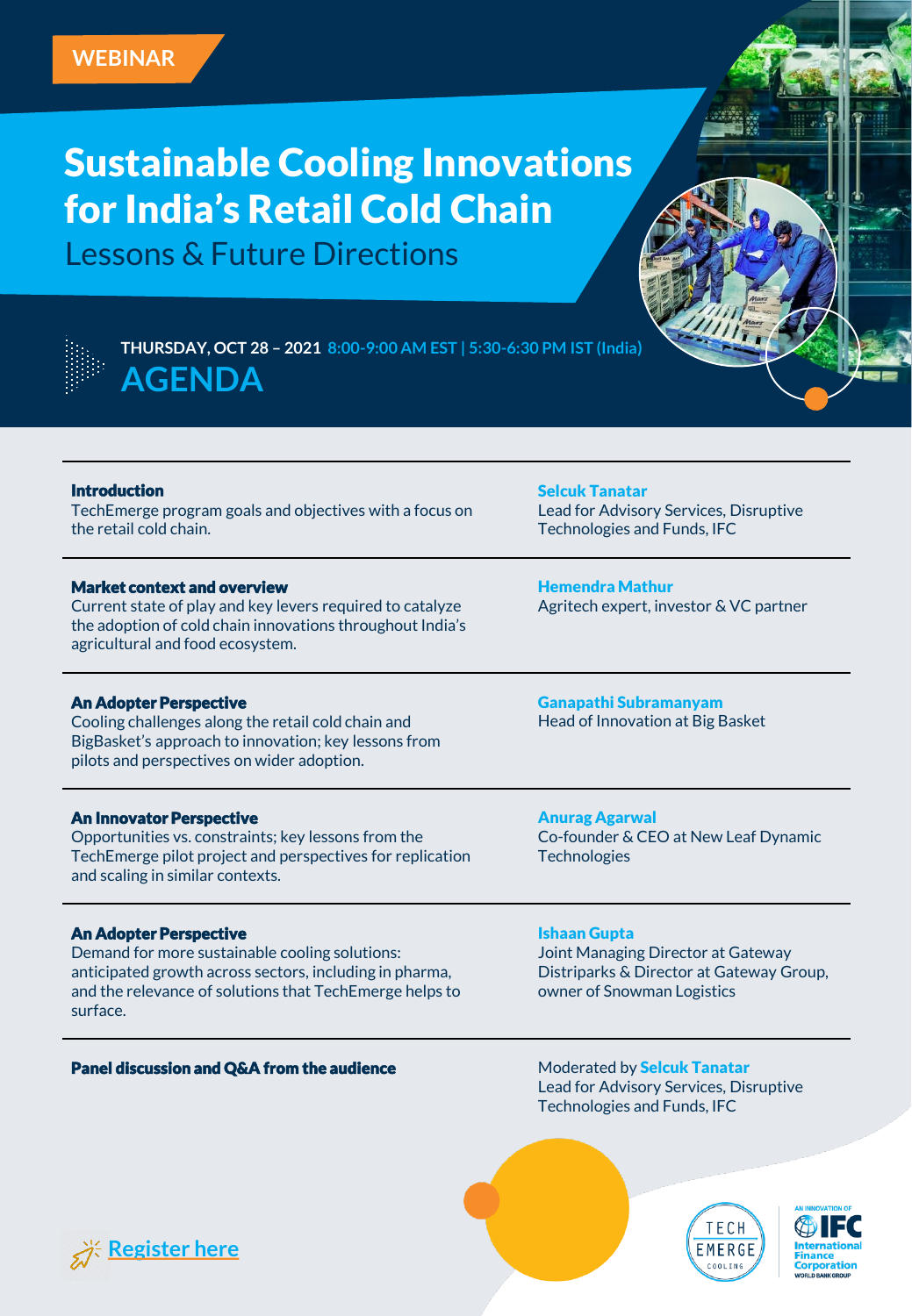Lessons & Future Directions

**THURSDAY, OCT 28 – 2021 8:00-9:00 AM EST | 5:30-6:30 PM IST (India) SPEAKERS BIOS**



### Hemendra Mathur Agritech expert, investor & VC partner

Hemendra has over 25 years of experience in venture capital, private equity, management consulting and investment banking. He is currently working as Venture Partner with Bharat Innovation Fund, investing in early stage deep-tech startups across sectors. Hemendra is also cofounder of ThinkAg –a platform for accelerating the adoption of innovations in agriculture–and serves as Chairman of FICCI Task Force on Agri Startups. He is an investor, board member and adviser in many food and AgTech startups. He is also an advisor to foundations, multilaterals and funds with interests in the Indian food and agribusiness sector.

[LinkedIn](https://www.linkedin.com/in/hemendra333) | [Twitter](https://twitter.com/hemendramathur)



### Ganapathi Subramanyam Head of Innovation at Big Basket

Ganapati is currently the Head of Innovation at Big Basket, India's largest online supermarket, where he oversees all activities related to improving processes and introducing new technologies. Prior to joining BigBasket, he worked with the Indian Navy leading projects in different areas such as maintenance of electrical and electronic equipment, quality assurance and environmental testing, software development, and training of Indian Naval personnel in the maintenance of electronic equipment. Cdr Ganapathi Subramanyam (Retired) is an alumnus of the Naval College of Engineering. He has a master's degree in Control Systems and Instrumentation from IIT Chennai and a Post Graduate Diploma in Management from Jamnalal Bajaj Institute of Management Studies.

[LinkedIn](https://www.linkedin.com/in/ganapathi-subramanyam/) | [Big Basket on Twitter](https://twitter.com/bigbasket_com)